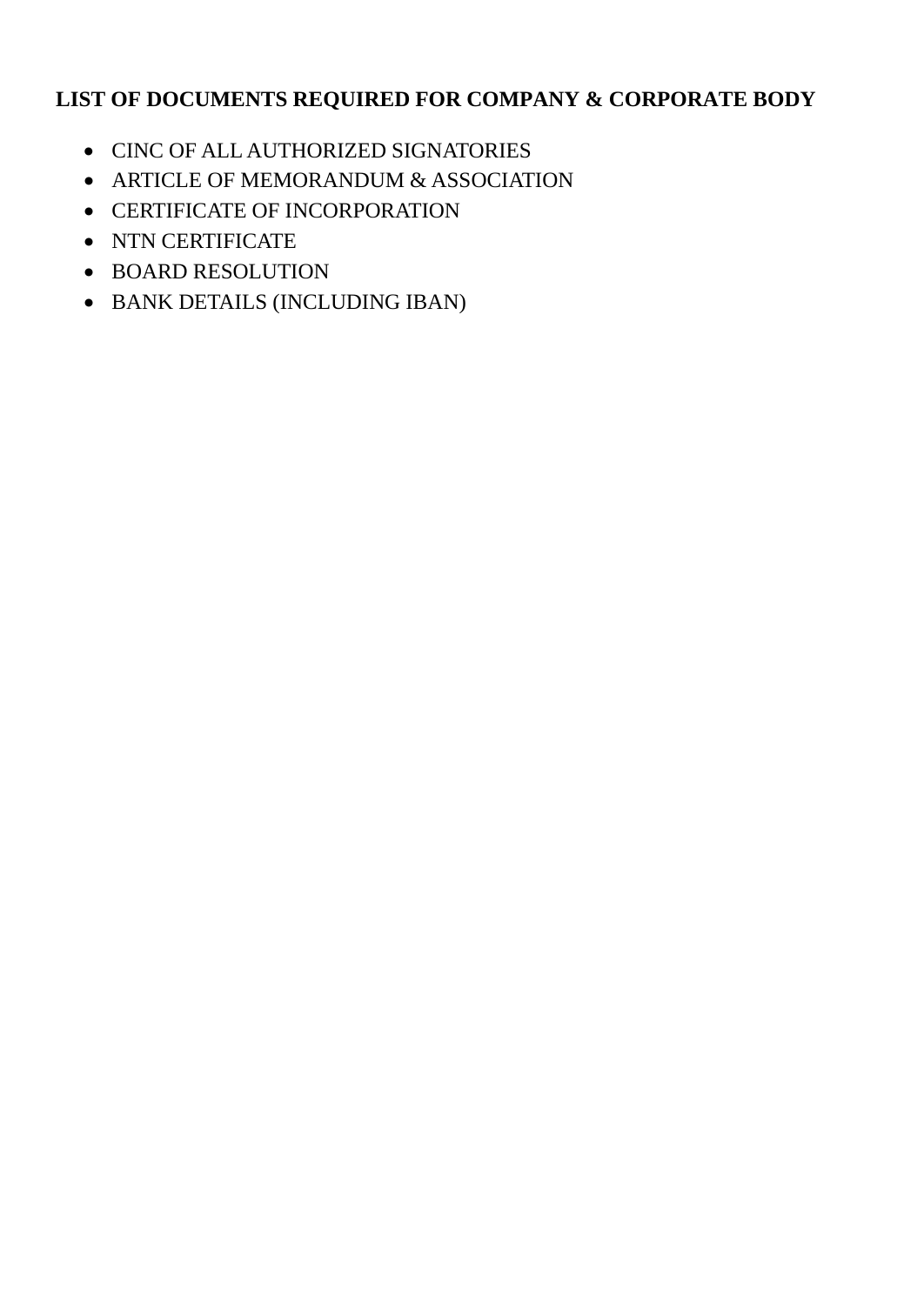# Securities (Pvt.) Ltd.

# Corporate Member Pakistan Stock Exchange Limited.

Head Office: Banglow No. C-132(B), KDA Scheme No.1 MainMiran Muhammad Shah Road Karachi. Ph : +92 21 34302179 Fax : +92 21 34302186 Stock Exchange Office: 407, Karachi Stock Exchange Building, Stock Exchange Road, Karachi-74000. Ph: (92-21) 3247 0998, 3246 0634 Fax: (92-21) 3246 0691

# **CUSTOMER RELATIONSHIP FORM FOR COMPANY AND OTHER BODY CORPORATE (Please Also Fill KYC APPLICATION FORM)**

### **(***Please use BLOCK LETTERS to fill the form***)**

I/We hereby apply for opening of my/our following account **[please tick**  $(\checkmark)$  **only one relevant box**] with [insert name of the Participant/TRE Certificate Holder]:

| 1. $\Box$ Trading & Sub-Account [Opening of Account with Securities Broker for trading, custody and settlement] |  |  |
|-----------------------------------------------------------------------------------------------------------------|--|--|
|-----------------------------------------------------------------------------------------------------------------|--|--|

- 2.  $\Box$  Investor Account with CDC  $\Box$  Sub-Account with Participant
- **4.**  $\Box$  **Trading Account** [Opening of Account with a Securities Broker for trading purpose only] Note: In case applicant chooses option # 4 above, then he/she shall choose any of the following:

 $\Box$ **Subscribe to Direct Settlement Services (DSS) with CDC** 

 $\Box$ **Subscribe to National Custodial Services (NCS) with NCCPL**

 $\Box$ Others (please specify e.g. CCM/ NBCM)

**A. REGISTRATION (AND OTHER) DETAILS OF APPLICANT (The information should be same as provided in the KYC Application Form)**

**1. Full name of Applicant (As per constitutive documents)** 

*<u> UKN No.</u>* 

#### **2. Registration Number / Unique Identification Number ("UIN"):**

Email address of the Company/Body Corporate (Applicant) shall be provided in the KYC Application Form for *e*Alert/*e*Statement from CDC as a mandatory requirement. This information will also be used where any other service is subscribed under the CDC *a*ccess. Details of Contact Person as provided in the KYC Application Form shall be used for CDS.

**B. OTHER ACCOUNT LEVEL INFORMATION**

**1. Bank Details:** The bank account information as provided in the KYC Application Form shall be used.

| 2. Residential Status / Basis of Remittance<br>[Please tick $(\checkmark)$ the appropriate box]            | Resident                                                                                                                   |  | Non-Resident<br>Repatriable |  |     | $Non-$<br>Repatriable |                |  |
|------------------------------------------------------------------------------------------------------------|----------------------------------------------------------------------------------------------------------------------------|--|-----------------------------|--|-----|-----------------------|----------------|--|
|                                                                                                            | Pakistani                                                                                                                  |  |                             |  |     |                       |                |  |
|                                                                                                            | Foreign Company / Body<br>Corporate                                                                                        |  |                             |  |     |                       |                |  |
| C. CDC <i>access</i>                                                                                       |                                                                                                                            |  |                             |  |     |                       |                |  |
|                                                                                                            | CDC provides FREE OF COST services under CDC access whereby Sub-account holders/Investor Accountholders can have real time |  |                             |  |     |                       |                |  |
| access to their account related information.                                                               |                                                                                                                            |  |                             |  |     |                       |                |  |
| <i>the appropriate box]</i>                                                                                | 1. Do you wish to subscribe to free of cost IVR/Web Service? [Please tick ( $\Box$                                         |  |                             |  | Yes |                       | N <sub>0</sub> |  |
| 2. If you are subscribing to IVR and Web Service, please provide following details of your Contact Person: |                                                                                                                            |  |                             |  |     |                       |                |  |
| (a) Date of Birth                                                                                          |                                                                                                                            |  |                             |  |     |                       |                |  |
| (b) Mother's Maiden Name:                                                                                  |                                                                                                                            |  |                             |  |     |                       |                |  |

| For official use of the Participant/TRE<br>Certificate Holder only |  |
|--------------------------------------------------------------------|--|
| <b>Application Form No.</b>                                        |  |
| TRE Certificate No.                                                |  |
| <b>Securities Broker</b><br><b>Registration No.</b>                |  |
| <b>CDS</b> Participant ID                                          |  |
| Sub-Account No.                                                    |  |
| Trading Account No.                                                |  |
| <b>Investor Account No.</b>                                        |  |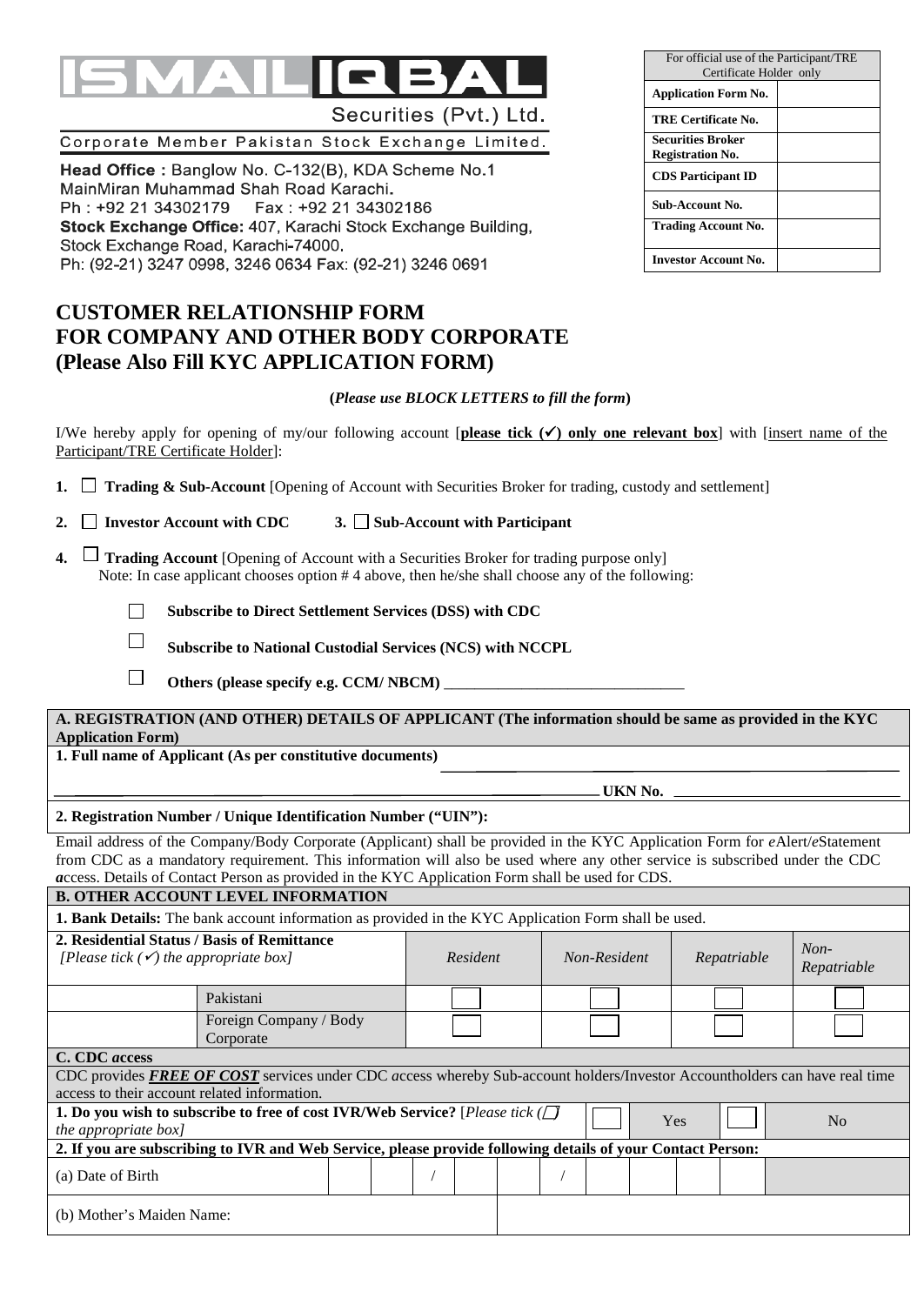#### **D. AUTHORIZATION UNDER SECTIONS 12 AND 24 OF THE CDC ACT EXCLUSIVELY FOR SETTLEMENT OF UNDERLYING TRADES, PLEDGE AND RECOVERY OF PAYMENTS**, **CHARGES AND LOSSES (FOR SUB-ACCOUNT ONLY)**

I/we the undersigned, hereby give our express authority to the Participant under Section 12 and Section 24 of the Central Depositories Act, 1997 to handle Book-entry Securities beneficially owned by me/us and entered in our Sub-Account maintained with the Participant for securities transactions that are exclusively meant for the following purposes:

- a. For the settlement of any underlying market transactions (trades) including off market transactions made by me/us from time to time;
- b. For pledge securities transactions with the Clearing House relating to any of our underlying market transactions (trades) to be settled through the the Clearing House from time to time;
- c. For the recovery of payment against any underlying market purchase transactions made by us from time to time;
- d. Movement by us from time to time of our Book-entry Securities from our Sub-Account under the Main Account under the control of the Participant to our Sub-Account under another Main Account under the control of the Participant or to our Sub-Account under any Main Account which is under the control of another Participant or to our Investor Account;
- e. For the recovery of any charges or losses against any or all of the above transactions carried out by us or services availed; and/or
- f. Delivery Transaction made by us for any other purposes as prescribed by the Commission from time to time.

Specific authority on each occasion shall be given by us to the Participant for handling of Book-entry Securities beneficially owned by us for all other purposes as permitted under the applicable laws and regulations.

**------------------------------------------------------------------------------------------------------------------------------------------------------------------- Note:** Please note that above shall serve as a standing authorization to the Participant for handling of Book-entry Securities owned by the undersigned Sub-Account Holder(s) and entered in their Sub-Account maintained with the Participant. Handling of Book-entry Securities for all other purposes should however require specific authority in writing from the undersigned Sub-Account Holder(s) in favour of the Participant. For handling of Book-entry Securities worth Rs. 500,000/- and above, the above mentioned specific authority shall be obtained on non-judicial stamp paper.

| <b>E. OPERATING INSTRUCTIONS</b>                                                                                                                                                                                                                                                            |                                                  |  |     |        |                                                                              |  |                |  |          |  |          |                            |  |  |  |
|---------------------------------------------------------------------------------------------------------------------------------------------------------------------------------------------------------------------------------------------------------------------------------------------|--------------------------------------------------|--|-----|--------|------------------------------------------------------------------------------|--|----------------|--|----------|--|----------|----------------------------|--|--|--|
|                                                                                                                                                                                                                                                                                             |                                                  |  |     |        | <b>Names of Signatory(ies)</b>                                               |  |                |  |          |  |          | <b>Specimen Signatures</b> |  |  |  |
| 1. Signatory (ies) to give instruction to the<br>Participant/TREC Holder pertaining to the<br>operations of the Investor Account / Sub-                                                                                                                                                     |                                                  |  | (a) |        |                                                                              |  |                |  |          |  |          |                            |  |  |  |
| <b>Account / Trading Account.</b>                                                                                                                                                                                                                                                           |                                                  |  | (b) |        |                                                                              |  |                |  |          |  |          |                            |  |  |  |
| (Please specify Investor account, sub- account and<br>trading account operating instructions in the<br>relevant column along with names and specimen<br>signatures of authorised signatories)                                                                                               |                                                  |  | (c) |        |                                                                              |  |                |  |          |  |          |                            |  |  |  |
|                                                                                                                                                                                                                                                                                             |                                                  |  | (d) |        |                                                                              |  |                |  |          |  |          |                            |  |  |  |
| 2. Investor Account/Sub-Account Operating                                                                                                                                                                                                                                                   |                                                  |  |     |        | Singly                                                                       |  |                |  | Attorney |  |          |                            |  |  |  |
| <b>Instructions in writing:</b><br>[Please $(\checkmark)$ appropriate box]                                                                                                                                                                                                                  |                                                  |  |     |        | Jointly [any]<br>(Please mention the relevant<br>numbers of the signatories) |  |                |  |          |  |          |                            |  |  |  |
| 3. Trading Account Operating Instructions:<br>[Please $(\checkmark)$ appropriate box]                                                                                                                                                                                                       |                                                  |  |     | Singly |                                                                              |  |                |  |          |  | Attorney |                            |  |  |  |
|                                                                                                                                                                                                                                                                                             |                                                  |  |     |        | Jointly [any]<br>(Please mention the relevant<br>numbers of the signatories) |  |                |  |          |  |          |                            |  |  |  |
| F. Authorized Signatories of the Applicant                                                                                                                                                                                                                                                  |                                                  |  |     |        | Date & Place:                                                                |  |                |  |          |  |          |                            |  |  |  |
|                                                                                                                                                                                                                                                                                             |                                                  |  |     |        |                                                                              |  |                |  |          |  |          |                            |  |  |  |
|                                                                                                                                                                                                                                                                                             |                                                  |  |     |        |                                                                              |  |                |  |          |  |          |                            |  |  |  |
|                                                                                                                                                                                                                                                                                             |                                                  |  |     |        |                                                                              |  |                |  |          |  |          |                            |  |  |  |
|                                                                                                                                                                                                                                                                                             |                                                  |  |     |        |                                                                              |  |                |  |          |  |          |                            |  |  |  |
| We hereby agree to admit the Applicant as the Investor Accountholder/Sub-Account Holder in terms of the enclosed Terms and<br>Conditions as amended from time to time and shall abide by the same in respect of opening, maintenance and operation of such<br>Investor Account/Sub-Account. |                                                  |  |     |        |                                                                              |  |                |  |          |  |          |                            |  |  |  |
|                                                                                                                                                                                                                                                                                             | <b>Name of Participant/TREC Holder:</b><br>Date: |  |     |        |                                                                              |  |                |  |          |  |          |                            |  |  |  |
| Participant's/TREC Holder's Seal & Signature:                                                                                                                                                                                                                                               |                                                  |  |     |        |                                                                              |  |                |  |          |  |          |                            |  |  |  |
| Witnesses:                                                                                                                                                                                                                                                                                  |                                                  |  |     |        |                                                                              |  |                |  |          |  |          |                            |  |  |  |
| 1. Name:                                                                                                                                                                                                                                                                                    |                                                  |  |     |        |                                                                              |  |                |  |          |  |          |                            |  |  |  |
| Signature:                                                                                                                                                                                                                                                                                  | <b>CNIC No:</b>                                  |  |     |        |                                                                              |  | $\overline{a}$ |  |          |  |          |                            |  |  |  |
| 2. Name:                                                                                                                                                                                                                                                                                    |                                                  |  |     |        |                                                                              |  |                |  |          |  |          |                            |  |  |  |
| Signature:                                                                                                                                                                                                                                                                                  | <b>CNIC No:</b>                                  |  |     |        |                                                                              |  |                |  |          |  |          |                            |  |  |  |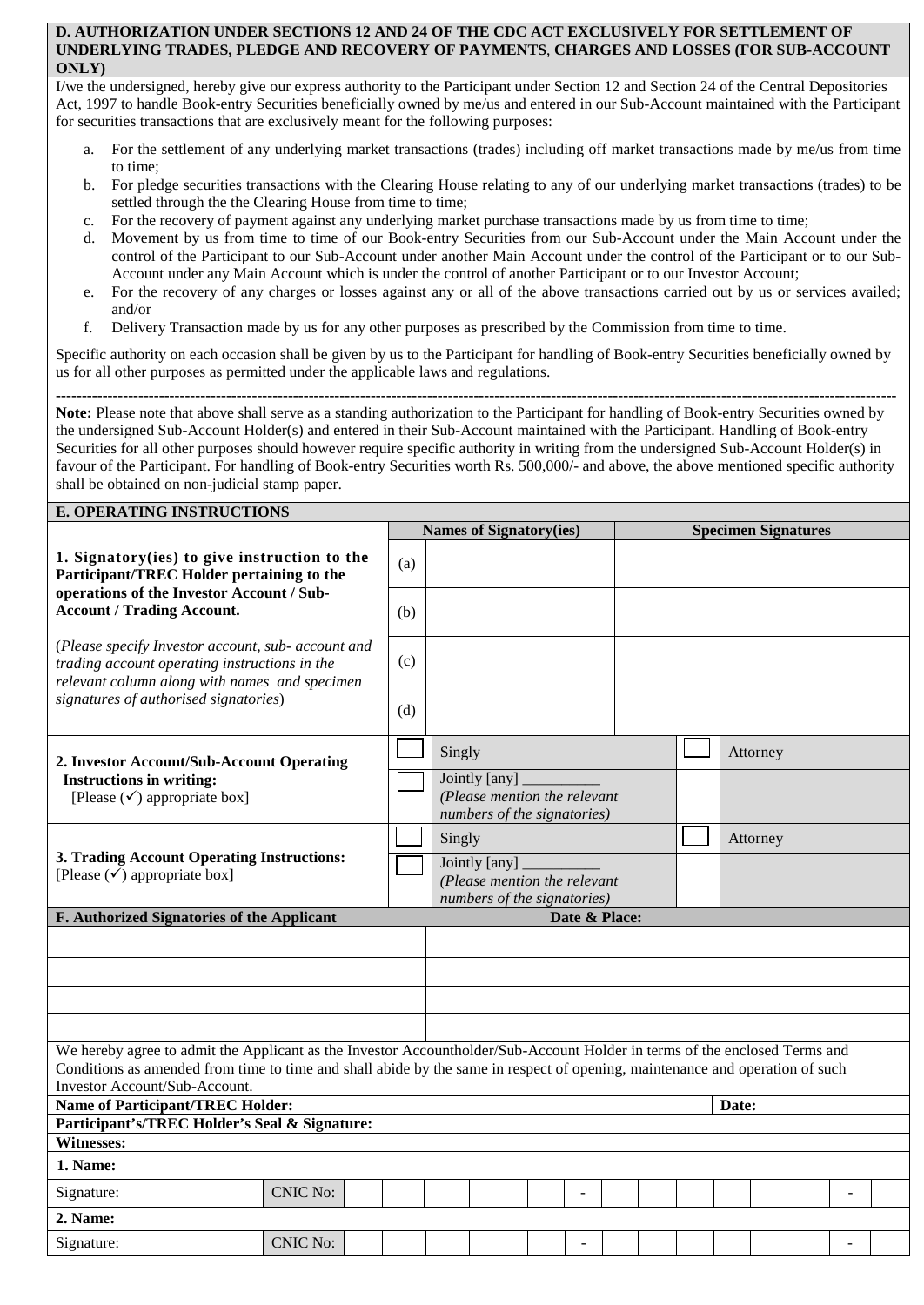#### **Enclosures\*:**

- 1. Certified copy of Board Resolution/Power of Attorney (specimen provided as per Annexure-A below).
- 2. Copies of valid Computerized National Identity Cards/NICOP/Passports of the Authorized Signatories.
- 3. Certified copies of Constitutive Documents of the Applicant (Memorandum & Articles of Association,

Act/Charter/Statute/Bylaws/Rules & Regulations, Certificate of Incorporation, Certificate of commencement of business, Prospectus for Modaraba, relevant licences and registration issued by regulatory bodies etc.).

4. Certified copy of NTN Certificate (If exempted, please provide supporting documents/Letter of Undertaking, where the applicant opt not to obtain NTN).

- 5. Certified copy of list of Directors/Trustees (if applicable).
- 6. Terms & Conditions of relevant service provider, as applicable.
- 7. Specimen Signature Card (for Investor Accountholder(s) only)
- \* **Note**: Non-resident/ foreigners shall submit the documents duly attested by either notary public or Consul General of Pakistan having jurisdiction over the Applicant.

|                                                             | <b>G. FOR THE USE OF PARTICIPANT/TREC HOLDER ONLY</b> |                                            |       |
|-------------------------------------------------------------|-------------------------------------------------------|--------------------------------------------|-------|
| Particulars of Customer Relationship Form verified by :     |                                                       |                                            |       |
| Application:<br>Approved                                    | Rejected                                              | Signature: (Authorized<br>signatory)/Stamp | Date: |
| Investor Account/Sub-Account no. issued:                    |                                                       |                                            |       |
| <b>Investor Account/Sub-Account /Trading Account opened</b> |                                                       |                                            |       |
| by:                                                         |                                                       |                                            |       |
| Saved by:                                                   |                                                       | Posted by:                                 |       |
| Signature:                                                  | Date:                                                 | Signature:                                 | Date: |
| Remarks: <i>(if any)</i>                                    |                                                       |                                            |       |

| <b>ACKNOWLEDGEMENT RECEIPT</b>                                                                                                     |                                               |  |  |  |  |  |
|------------------------------------------------------------------------------------------------------------------------------------|-----------------------------------------------|--|--|--|--|--|
| Application No:                                                                                                                    | Date of receipt:                              |  |  |  |  |  |
| I/We hereby confirm and acknowledge the receipt of duly filled and signed Customer Relationship Form from the following Applicant: |                                               |  |  |  |  |  |
| [Insert Name of Applicant(s)]                                                                                                      | Participant's / TREC Holder Seal & Signature: |  |  |  |  |  |
| ı.                                                                                                                                 |                                               |  |  |  |  |  |
|                                                                                                                                    |                                               |  |  |  |  |  |
| 2.                                                                                                                                 |                                               |  |  |  |  |  |
|                                                                                                                                    |                                               |  |  |  |  |  |
| 3.                                                                                                                                 |                                               |  |  |  |  |  |
|                                                                                                                                    |                                               |  |  |  |  |  |
|                                                                                                                                    |                                               |  |  |  |  |  |
|                                                                                                                                    |                                               |  |  |  |  |  |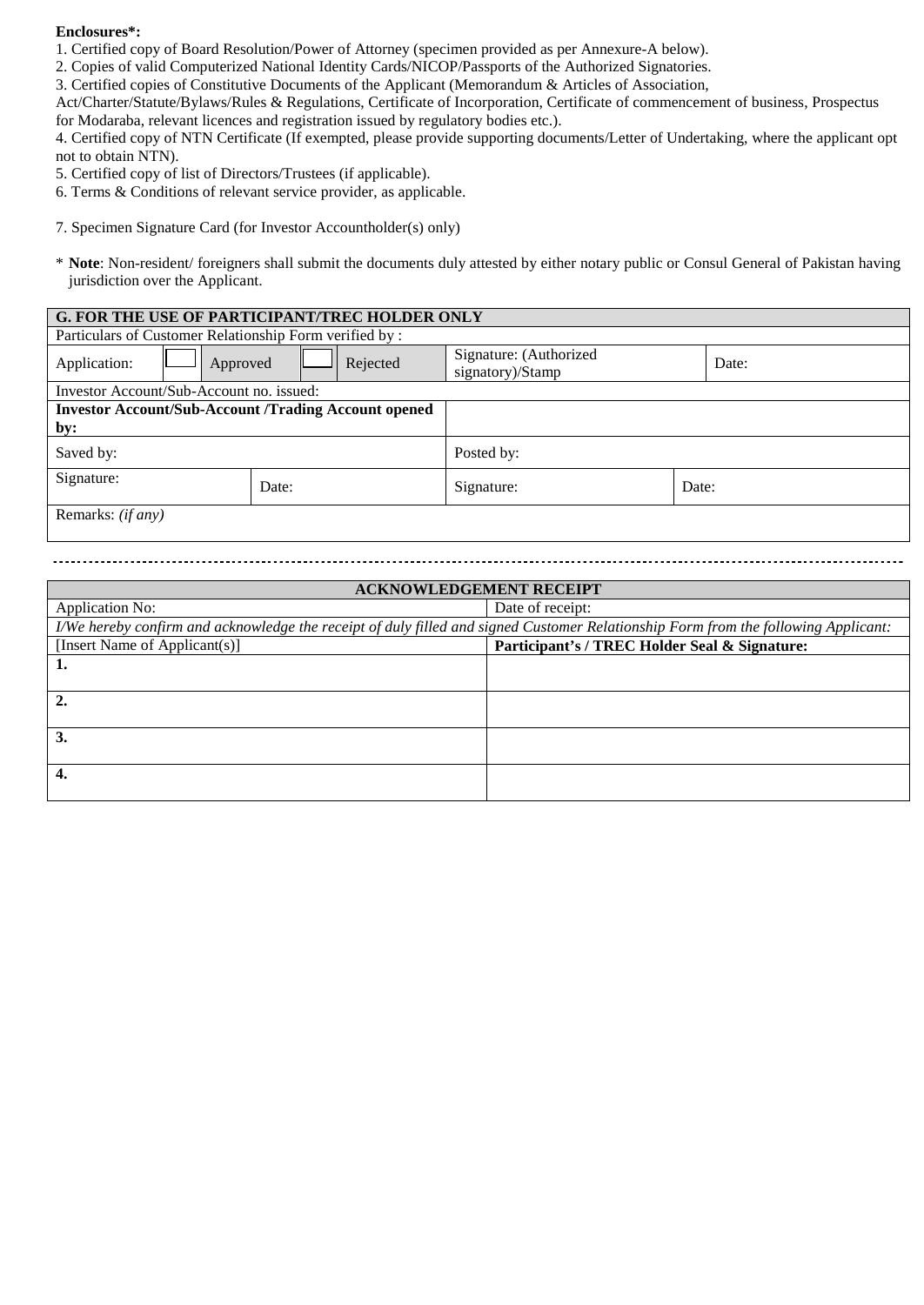## **TERMS AND CONDITIONS**

#### Please read and understand the Terms and Conditions before signing and executing this form

These Terms and Conditions shall constitute a Contract between the Parties hereto. This Contract shall govern opening, maintenance and operations of Trading Account, CDC Sub-Account(s) and sharing of UIN and KYC information to/from NCCPL and ancillary matters connected therewith.

#### *GENERAL TERMS AND CONDITIONS*

- 1. All Trades, Transactions, including non-Exchange Transactions, Derivative Contracts and deals (jointly referred to as "Transactions") between the Parties and Clearing and Settlement thereof and opening, maintenance and operations of Sub-Account in the CDS shall be subject to the Securities Act, 2015, Central Depositories Act, 1997, Pakistan Stock Exchange Limited (PSX) Regulations, Central Depository Company of Pakistan Limited (CDC) Regulations, CKO Regulations, 2017, National Clearing Company of Pakistan Limited (NCCPL) Regulations and the Securities Brokers (Licensing and Operations) Regulation, 2016 including Procedures, Manuals, Polices, Guidelines, Circulars, Directives, and Notifications issued and as amended thereunder by the Securities and Exchange Commission of Pakistan (SECP), PSX, CDC or NCCPL from time to time.
- 2. The information provided in KYC application form and/or CRF shall be in addition to and not in derogation of the requirements prescribed under Anti-Money Laundering and Countering Financing of Terrorism Regulations, 2018.
- 3. The Securities Broker/Participant shall ensure provision of copies of all the relevant laws, rules and regulations at its office for access to the Sub-Account Holder(s)/Customer(s) during working hours. The Securities Broker/Participant shall ensure that its website contains hyperlinks to the websites/pages on the website of PSX, CDC, NCCPL and the SECP displaying above said regulatory framework for reference of the Customers.
- 4. In case of a Joint Account, all obligations and liabilities of the Applicants under these Terms and Conditions shall be joint and several.
- 5. These Terms and Conditions shall be binding on the nominee, legal representative, successors in interest and/or permitted assigns of the respective Parties hereto.
- 6. The Securities Broker/Participant shall provide a list of its Registered Offices and Representatives authorized and employees designated to deal with the Sub-Account Holder(s)/Customer(s) along with their authorized mobile/landline/fax number(s), email and registered addresses. Any change(s) therein shall be intimated in writing to the Sub-Account Holder(s)/Customer(s) with immediate effect.
- 7. Subject to applicable laws, the Securities Broker/Participant shall maintain strict confidentiality of the Customer related information and shall not disclose the same to any third party. However, in case the SECP, PSX, CDC or any competent authority under the law, as the case may be, requires any such information, the Securities Broker/ Participant shall be obliged to disclose the same for which the Customer shall not raise any objection whatsoever.
- 8. The Securities Broker/Participant shall independently verify any of the Customer's related information provided in this Form and under the relevant laws, rules and regulations for the purpose of KYC.
- 9. In case of any change in the Customer's related information provided in this Form, the Customer shall provide necessary details to the Participant/Securities Broker. Upon receipt of instruction from the Customer, the Participant/Securities Broker shall give effect to such changes in the manner prescribed under the relevant regulations. The Participant/Securities Broker shall have the right to incorporate any change(s) in the Sub-Account Holder(s)/Customer's information in the CDS as sent by NCCPL as CKO and that such change(s) shall be deemed to have been authorized by the Sub-Account Holder(s)/Customer(s). In case of any change in the Participant's/Securities Broker's address or contact numbers or any other related information, the Securities Broker/Participant shall immediately notify the Sub-Account Holder(s)/Customer(s).
- 10. Any change in this Form or these Terms and Conditions by virtue of any changes in the aforesaid legal frameworks shall be deemed to have been incorporated and modified the rights and duties of the Parties hereto. Such change(s) shall be immediately communicated by the Securities Broker/Participant to the Sub-Account Holder(s)/Customer(s).
- 11. The Securities Broker/Participant and the Customer shall be entitled to terminate this Contract without giving any reasons to each other after giving notice in writing of not less than one month to the other Party. Notwithstanding any such termination, all rights, liabilities and obligations of the Parties arising out of or in respect of Transactions entered into prior to the termination of this Contract shall continue to subsist and vest in /be binding on the respective Parties or his/ her/its respective heirs, executors, administrators, legal representatives or successors in interest and permissible assigns, as the case may be. Closure of Sub-Account of the Customer under this clause shall be subject to the condition that neither any corporate action is pending at that point of time in connection with any Book-entry Securities in the Sub-Account nor any Book-Entry Securities are in Pledged Position and that the outstanding dues, if any, payable by any Party to the other Party is cleared and that the Customer has transferred or withdrawn all the Book-Entry Securities from its Sub-Account.
- 12. Where applicable, the terms "Sub-Account Holder" and "Participant" used in this Form shall include the "Customer" and "Securities Broker/TRE Certificate Holder" respectively.
- 13. The Securities Broker/Participant should ensure due protection to the Sub-Account Holder / Customer regarding rights to dividend, rights or bonus shares etc. in respect of transactions routed through it and not do anything which is likely to harm the interest of the Sub-Account Holder with/from whom it may have had transactions in securities.
- 14. The Participant/Securities Broker shall ensure that duly filled in and signed copy of this form along with the acknowledgement receipt is provided to the Sub-Account Holder.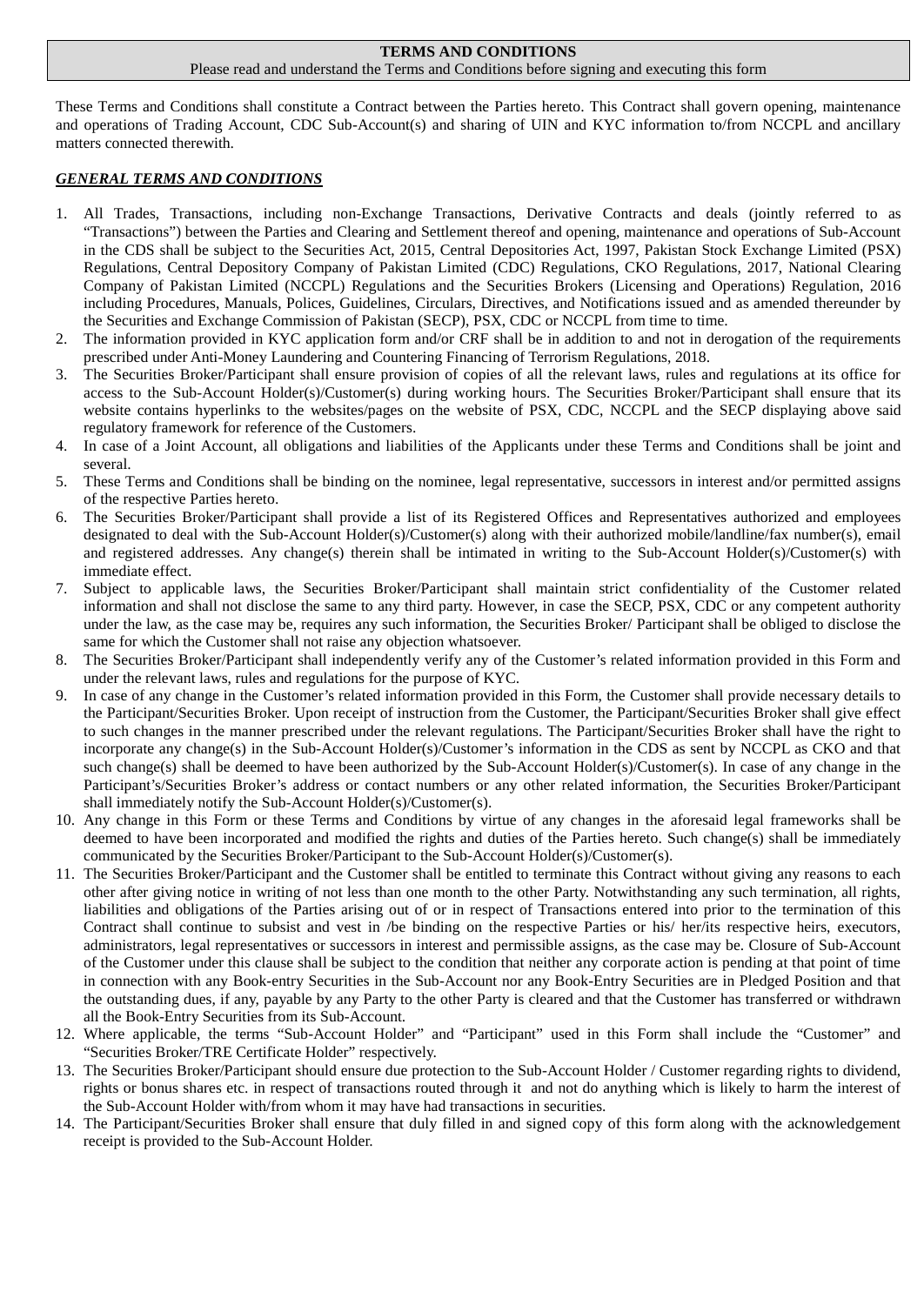## *TERMS AND CONDITIONS FOR OPENING AND OPERATIONS OF CDC SUB-ACCOUNT*

The Terms and Conditions set herein below shall govern the Sub-Account forming part of the Account Family of the CDS Participant Account of the Participant, which shall be binding on the Sub-Account Holder as well as the Participant:

- 1. The Registration Details and such other information specified by the Applicant in this form for opening of the Sub-Account shall appear in the Sub-Account to be established by the Participant in the CDS who shall ensure the correctness and completeness of the same.
- 2. The Book-entry Securities owned by the Sub-Account Holder shall be exclusively entered in the Sub-Account of such Sub-Account Holder.
- 3. Transfer, Pledge and Withdrawal of Book-entry Securities entered in the Sub-Account of the Sub-Account Holder shall only be made from time to time in accordance with the authorization given by the Sub-Account Holder to the Participant in Part (D) above pursuant to Section 12 and 24 of the Central Depositories Act, 1997. Such authorization shall constitutes the congregated / entire authorizations by the Sub-Account Holder(s) in favour of the Participant and supersedes and cancels all prior authorizations (oral, written or electronic) including any different, conflicting or additional terms which appear on any agreement or form the Sub-Account Holder(s) has executed in favour of the Participant.
- 4. Participant shall be liable to give due and timely effect to the instructions of the Sub-Account Holder given in terms of the abovereferred authorization with respect to transfer, pledge and withdrawal of Book-entry Securities entered in its Sub-Account under the control of the Participant. Such instructions, among other matters, may include closing of Sub-Account.
- 5. Participant shall send within 10 days of end of each quarter Account Balance statement to the Sub-Account Holder without any fee or charge showing the number of every Book-entry Security entered in its Sub-Account as of the end of the preceding quarter. Such Account Balance statement shall be generated from the CDS. Further, the Sub-Account Holder may request for such statement (including Account Activity reports) from the Participant at any time on payment of a fee on cost basis as prescribed by the Participant. The Participant shall be liable to provide such report/statement to the Sub-Account Holder within 3 Business Days from the date of receipt of such request, with or without charges.
- 6. In consideration for the facilities and services provided to the Sub-Account Holder by the Participant, the Sub-Account Holder shall pay fees and charges to the Participant as applicable for availing such facilities and services under the Central Depositories Act, 1997, the Regulations and these Terms & Conditions. In case of outstanding payment against any underlying market purchase transaction, charges and/or losses against the Sub-Account Holder, the Participant shall have the right, subject to Clause 3 above and under prior intimation to the Sub-Account Holder to clear the payment, charges and/or losses (including any shortfall in margin requirements) within the reasonable time prescribed by the Participant, to dispose off the necessary number of Book-entry Securities of the Sub-Account Holder through market-based or Negotiated Deal Market sell transaction and apply the net proceeds thereof towards the adjustment of such outstanding payment, charges and/or losses.
- 7. Where admission of Participant to the CDS is suspended or terminated by the CDC, the Sub-Account Holder shall have the right, subject to the Regulations and the Procedures made thereunder, to request CDC to change its Controlling Account Holder and Participant shall extend full cooperation to the Sub-Account Holder in every regard, without prejudice to its right of recovery of any dues or receivable from the Sub-Account Holder.
- 8. The provision of services as provided for hereunder shall not constitute Participant as trustee and the Participant shall have no trust or other obligation in respect of the Book-entry Securities except as agreed by the Participant separately in writing.
- 9. The Participant is not acting under this application form as Investment Manager or Investment Advisor to the Sub-Account Holder(s).

## *TERMS AND CONDITIONS FOR TRADING ACCOUNT*

In case any dispute in connection with the Transaction between the Securities Broker and the Customer is not settled amicably, either Party may refer the same to the Arbitration in accordance with the arbitration procedures prescribed in PSX Regulations. The decision of arbitrators shall be binding on both the Parties subject to their rights of appeal in the manner provided in PSX Regulations, if exercised. The name and other relevant particulars of the Customer shall be placed on PSX's website accessible to Securities Brokers if the Customer fails or refuses to abide by or carryout any arbitration award passed against him and the Customer shall have no objection to the same.

- 1. The assets deposited as margin by a Customer with the Securities Broker shall only be used by the Securities Broker for the purposes of dealing in securities through PSX on behalf of such Customer other than as authorized by the Customer in writing in the manner prescribed under the relevant regulations.
- 2. The Securities Broker may deposit unutilized funds of the Customers in a separate profit-bearing bank account under intimation to such Customers and shall distribute such profit to the Customers out of total profit accrued on such funds as mutually agreed in writing between the Broker and Customer .
- The Securities Broker shall be authorized to act on the instructions of the Customers given through any of the following modes of communication unless specifically designated by the Customer in the Form:
	- (a) Telephonic communication over a dedicated telephone line(s) routed through centralized call recording system;
	- (b) Email/SMS/Fax/Letter on the authorized email address/mobile/fax/address of the Securities Brokers;
	- (c) Verbal orders placed through personal appearance in the registered office subject to receipt of written acknowledgement of such in-person orders by Securities Brokers.
- 4. The Securities Broker shall make out the Contract Note (physical or electronic form) to the Customers in respect of trades executed on their behalf based on their order instructions not later than the start of next trading day as required under the Securities Brokers (Licensing and Operations) Regulations, 2016 through any of the following acceptable modes of communication unless specifically designated by the Customer in the Form:
	- (a) Recognized courier service;
	- (b) Registered Post at given correspondence address;
	- (c) Facsimile number provided on the Form;
	- (d) By hand subject to receipt/acknowledgement; or
	- (e) Email provided on the Form in case of Electronic Contract Note.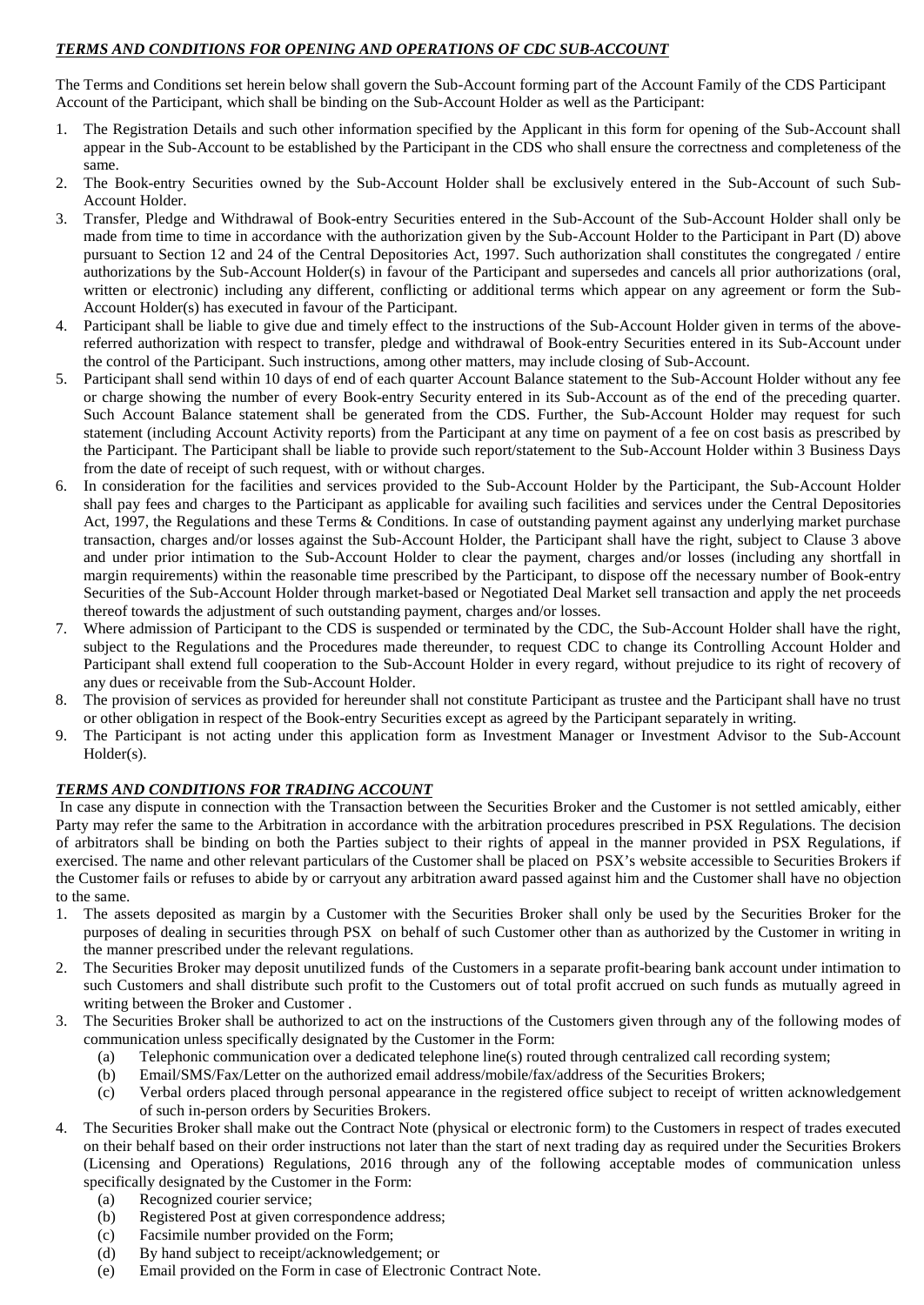All such transactions recorded by the Securities Broker in the prescribed manner shall be conclusive and binding upon the Customer unless the Customer raises observation relating to unauthorized execution of such transaction or any error in the Contract Note within one trading day of the receipt of such Contract Note.

In the event of any dispute relating to order placement or executing of orders, the burden of proof shall be on the Securities Brokers to establish the authenticity of such order placement or execution thereof.

- 5. In case the Customer fails to deposit additional margins within one trading day of the margin call (in writing), the Securities Broker shall have absolute discretion to liquidate the Customer's outstanding positions including the securities purchased and carried in such account to meet the margin shortfall without further notice to the Customer.
- 6. The Securities Broker shall be responsible for the payment of any credit cash balance available in the account of the Customer through cross cheques or other banking channels (instruments) only within one (1) trading day of the request of the Customer subject to the maintenance of the margin requirements.
- 7. The Customer is aware that in the event of its non- payment on settlement day against securities bought on its account, the Securities Broker may transfer such securities to its Collateral Account under intimation to PSX in the manner as provided in PSX Regulations.
- 8. The Securities Broker shall accept from the Customer payments through "A/c Payee Only" crossed cheque, bank drafts, pay orders or other banking channels drawn on Customer's own bank account in case of amounts in excess of Rs. 25,000/-. Electronic transfer of funds to the Securities Broker through banks would be regarded as good as cheque. The Securities Broker shall provide the receipt to the Customer(s) in the name of the Customers duly signed by its authorized employee and the Customer(s) shall be responsible to obtain the receipt thereof. In case of cash dealings, proper receipt will be taken and given to the Customer(s), specifically mentioning if payment is for margin or the purchase of securities. The Securities Broker shall immediately deposit in its bank account all cash received in whole i.e. no payments shall be made from the cash received from clients. However, in exceptional circumstances, where it becomes necessary for Securities Broker to accept cash in excess of Rs.25,000/-, the Securities Broker shall immediately report within one trading day such instances with rationale thereof to the PSX in accordance with the mechanism prescribed by PSX.
- 9. The Securities Brokers shall make all payments to the Customers through crossed cheques / bank drafts / pay orders or any other banking channels showing payment of amount from their business bank account. Copies of these payment instruments including cheques, pay orders, demand drafts and online instructions shall be kept in record for a minimum period prescribed under the Securities Brokers (Licensing and Operations) Regulations, 2016.
- 10. The Securities Broker shall provide to the Customers a quarterly Account Statement which shall include cash and securities ledgers as back office and CDC Sub-Account records along with reconciliation of any differences therein through any of the aforesaid modes of communication. In case of any discrepancy in the ledger statement, the Customer shall inform the Securities Broker within seven (7) days of receipt of the quarterly account statement to remove such discrepancy. Further, the Securities Broker shall provide to a Customer an Account Statement for a period specified by the Customer as and when requested by such Customer.
- 11. The Customer shall pay all applicable taxes and statutory and regulatory fee and levies and brokerage commissions as are prevailing from time to time in connection with the brokerage services rendered. The Securities Broker/Participant can debit up to the accrued amount of levies and charges the account of the Customers for the abovementioned charges, which shall be clearly detailed in the ledger statement/daily confirmations. Any change resulting in an increase in the brokerage commission shall take effect not earlier than five (5) trading days of intimation of the same to the Customers through acceptable mode of communication prescribed in the Form.
- 12. The Securities Broker shall append a Risk Disclosure Document with this Form in accordance with the specimen provided by PSX.

#### **DECLARATION & UNDERTAKING**

We, the undersigned Applicants, hereby declare that:

- a) We are not in receivership, court-appointed managership or under winding-up or under any analogous form of administration;
- b) We are not applied to be adjudicated as an insolvent and that we have not suspended payment and that we have not compounded with our creditors;
- c) We are not an undischarged insolvent;
- d) None of our chief executive, directors or other officers have, at any time within 5 years before making this application, been convicted of an offence involving moral turpitude or a non-cognisable offence against any law in connection with our business, professional or commercial activities;
- e) We confirm having read and understood the above Terms and Conditions and we hereby unconditionally and irrevocably agree and undertake to be bound by and to comply with the above Terms and Conditions and any other terms and conditions which may be notified from time to time with the approval of the concerned authorities modifying or substituting all or any of the above Terms and Conditions in connection with the opening, maintenance and operation of the Sub-Account /Trading Account, as the case may be;
- f) We, being the Applicant, hereby further confirm that all the information contained in this form is true and correct to the best of our knowledge as on the date of making this application;
- g) We further agree that any false/misleading information by us or suspension of any material fact will render our Sub-Account/ Trading Account, as the case may be, liable for termination and further action under the law;
- h) We specifically declare and undertake that all the documents filed/submitted by us for the purpose of this application are genuine and valid, bearing genuine signatures and stamps of duly authorized individuals/representatives (or, where applicable, officers of the foreign company concerned) and are in accordance with the applicable law; and
- i) We hereby now apply for opening, maintaining, operation of Sub-Account/Trading Account, as the case may be, with the Participant/ TREC Holder.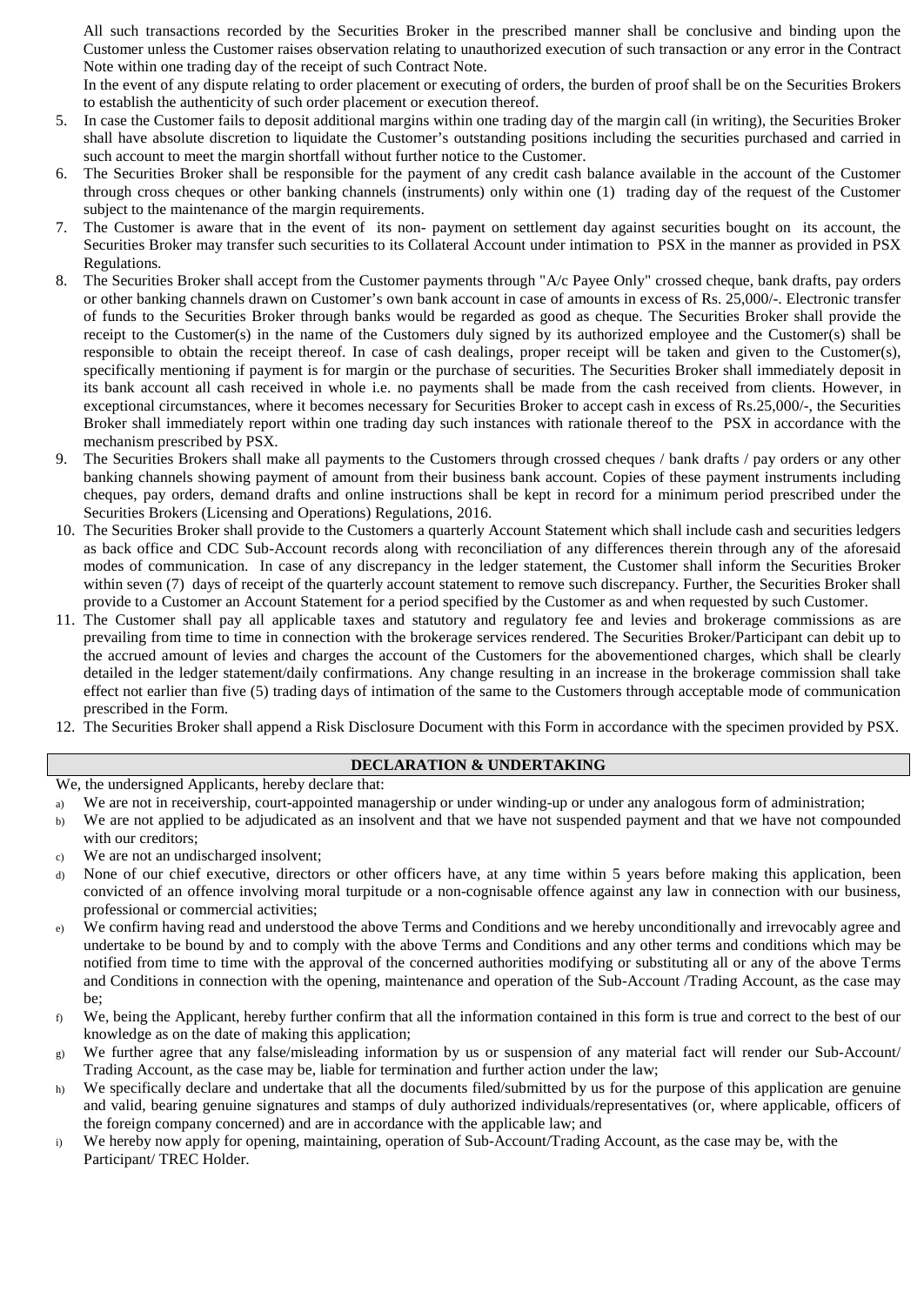#### **DISCLAIMER FOR CDC ACCESS SERVICES**

The main objective of providing information, reports and account maintenance services through the Interactive Voice Response System, Internet /Web access and Short Messaging Service ("SMS") or any other value added service is to facilitate the Sub-Account Holders ("Users") with a more modern way to access their information. CDC makes no other warranty of the IVR, Internet /Web access, SMS or any other value added services and Users hereby unconditionally agree that they shall make use of the internet/web access subject to all hazards and circumstances as exist with the use of the internet. CDC shall not be liable to any Users for providing and making available such services and for failure or delay in the provision of SMS to Users and all Users, who use the IVR, internet access, SMS or any other value added services, shall be deemed to have indemnified CDC, its directors, officers and employees for the time being in office and held them harmless from and against any losses, damages, costs and expenses incurred or suffered by them as a consequence of use of the IVR system, internet/web access, SMS or any other value added services.

All Users hereby warrant and agree that their access of the internet /web by the use of a User-ID and login is an advanced electronic signature and upon issuance of such User-ID to the user, they hereby waive any right to raise any objection to the compliance of the User-ID and login with the criteria of an advance electronic signature.

All Users shall by signing this Form and by their conduct of accessing the IVR, internet/Web access, SMS or any other value added services agree to all the terms and conditions and terms of use as shall appear on the CDC website at [www.cdcaccess.com.pk](http://www.cdcaccess.com.pk/) which shall be deemed to have been read and agreed to by the Users before signing this form.

\_\_\_\_\_\_\_\_\_\_\_\_\_\_\_\_\_\_\_\_\_\_\_\_\_\_\_\_\_\_\_\_ \_\_\_\_\_\_\_\_\_\_\_\_\_\_\_\_\_\_\_\_

Signatures:

Authorized signatories of the Applicant Participant Participant/TREC Holder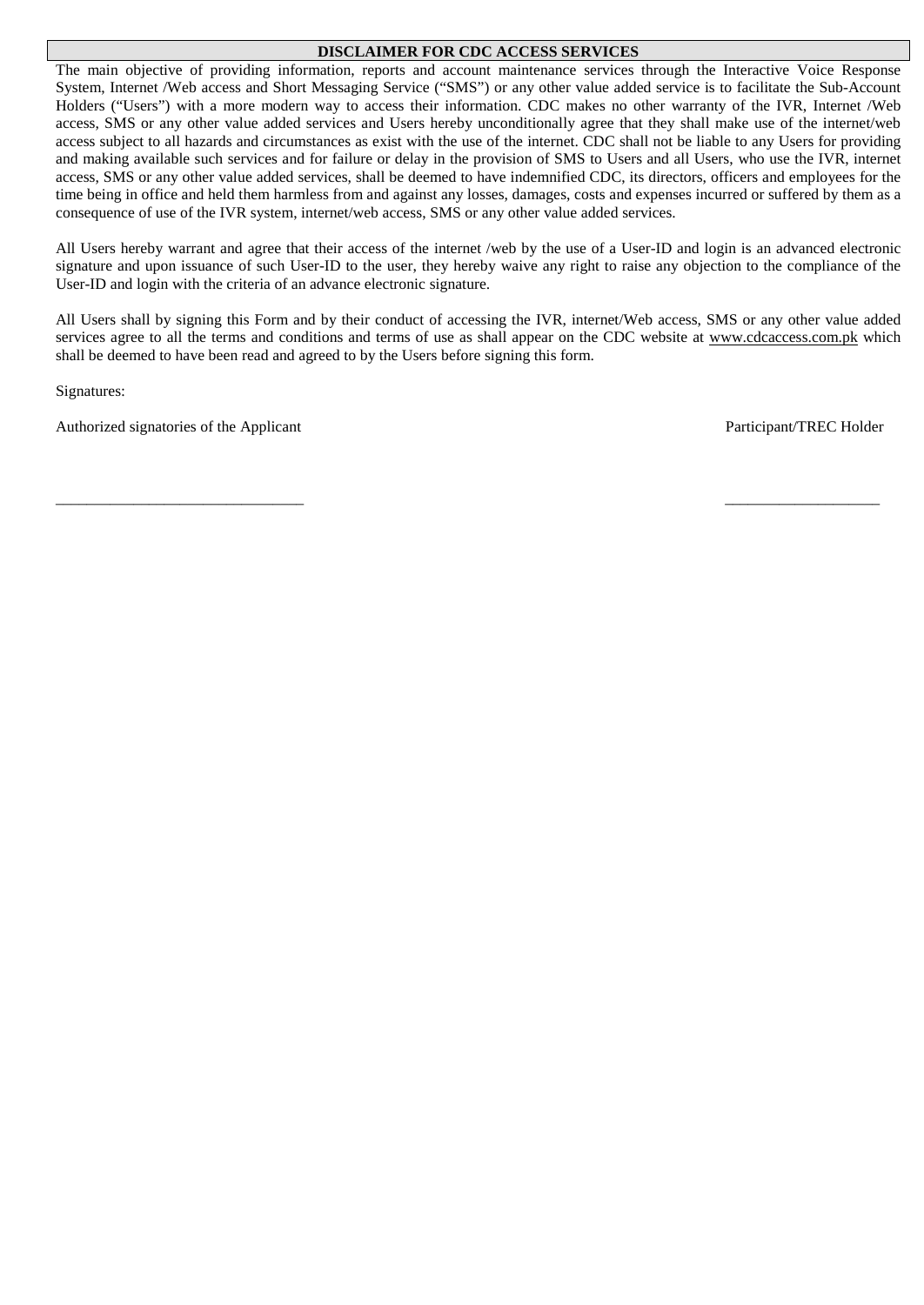#### **Annexure-A**

#### **Board Resolution**

**"RESOLVED** that an application be made on behalf of \_\_\_\_\_\_\_\_\_\_\_\_\_\_ (name of entity) to \_\_\_\_\_\_\_\_\_\_\_\_ ("broker") for opening an Account and for the afore-said purpose the Customer Relationship Form including Terms and Conditions as set out herein be executed on behalf of  $(name of$  (name of entity).

**FURTHER RESOLVED** that Mr. /Ms. \_\_\_\_\_\_\_\_\_\_\_\_\_\_\_ and Mr. /Ms. \_\_\_\_\_\_\_\_\_\_\_\_\_\_ be and are hereby authorized and empowered, either singly/jointly for and on behalf of \_\_\_\_\_\_\_\_\_\_\_\_\_\_\_\_ (name of entity) to sign and execute and deliver this Customer Relationship Form and Terms & Conditions and other documents in connection therewith, and to do any other act, deed or thing for and on behalf of \_\_\_\_\_\_\_\_\_\_ (name of entity) in respect of company's application for opening an Account.

**FURTHER RESOLVED** that Mr./Ms. \_\_\_\_\_\_\_\_\_\_\_\_ and Mr./Ms. \_\_\_\_\_\_\_\_\_\_\_\_\_\_ be and are hereby authorized and empowered, either singly/jointly to represent to the Securities Broker on all matters pertaining to the maintenance and operation of the Account, to deal, liase and correspond with broker and give instructions to fulfill all the responsibilities and obligations to Securities Broker under the Law, Rules and Regulations and the Terms & Conditions in relation to the Account from time to time, and to deal with other incidental and ancillary acts, things and deeds".

Signatures of the Directors

1. \_\_\_\_\_\_\_\_\_\_\_\_\_\_\_\_\_\_\_\_\_\_\_\_\_\_\_\_ 2. \_\_\_\_\_\_\_\_\_\_\_\_\_\_\_\_\_\_\_\_\_\_\_\_\_\_\_\_

 $3.$   $4.$   $4.$ 

 $5.$ 

Date of Resolution: \_\_\_\_\_\_\_\_\_\_\_\_\_\_\_\_\_\_\_\_\_\_\_\_\_\_\_\_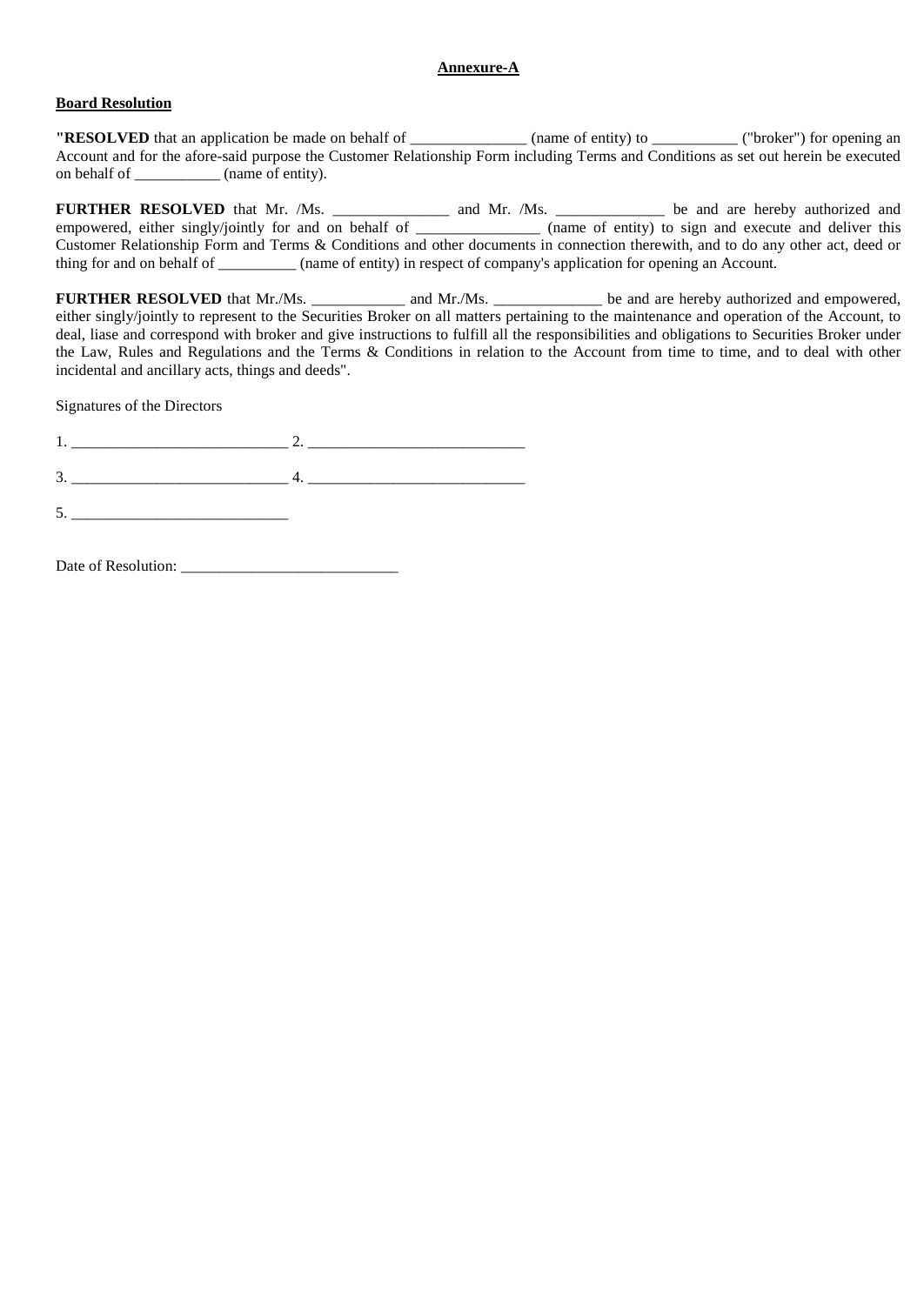

Head Office : Banglow No. C-132(B), KDA Scheme No.1 MainMiran Muhammad Shah Road Karachi. Ph: +92 21 34302179 Fax: +92 21 34302186

Securities (Pvt.) Ltd. Stock Exchange Office: 407, Karachi Stock Exchange Building,<br>Corporate Member Pakistan Stock Exchange Limited. Ph: (92-21) 3247 0998, 3246 0634 Fax: (92-21) 3246 0691

# **KNOW YOUR CUSTOMER (KYC) APPLICATION FORM CORPORATE**

**(***Please use BLOCK LETTERS to fill the form***)**

| A. REGISTRATION (AND OTHER) DETAILS OF CUSTOMER                                           |                            |                           | (Please use BLOCK LETTERS to full the form)                                                                                                         |  |                             |                                              |  |  |  |  |
|-------------------------------------------------------------------------------------------|----------------------------|---------------------------|-----------------------------------------------------------------------------------------------------------------------------------------------------|--|-----------------------------|----------------------------------------------|--|--|--|--|
| 1. Full name of Customer (As per constitutive documents):                                 |                            |                           |                                                                                                                                                     |  |                             |                                              |  |  |  |  |
|                                                                                           |                            |                           |                                                                                                                                                     |  |                             |                                              |  |  |  |  |
|                                                                                           |                            |                           |                                                                                                                                                     |  |                             |                                              |  |  |  |  |
| 2. Date of Incorporation:                                                                 |                            |                           | 3. Incorporation Number:                                                                                                                            |  |                             | 4. Place of Incorporation:                   |  |  |  |  |
| 5. Date of Commencement of Business:                                                      |                            |                           |                                                                                                                                                     |  |                             |                                              |  |  |  |  |
|                                                                                           |                            |                           | 6. National Tax No. (For exempted entities, supporting document should be provided/<br>Letter of Undertaking, where entities opt not to obtain NTN) |  |                             |                                              |  |  |  |  |
| 7. Industry / Sector:                                                                     |                            |                           |                                                                                                                                                     |  |                             |                                              |  |  |  |  |
|                                                                                           |                            |                           |                                                                                                                                                     |  |                             |                                              |  |  |  |  |
| 8. Registration Number / Unique Identification Number ("UIN"):                            |                            |                           |                                                                                                                                                     |  |                             |                                              |  |  |  |  |
| 9. Details of Contact Person of the Customer:                                             |                            |                           |                                                                                                                                                     |  |                             |                                              |  |  |  |  |
| (Should only be an authorized representative of the Customer)                             |                            |                           |                                                                                                                                                     |  |                             |                                              |  |  |  |  |
| (a) Name $Mr.Mrs.Ms.$ :                                                                   |                            |                           |                                                                                                                                                     |  |                             |                                              |  |  |  |  |
| (b) Association of the Attorney with the Customer:                                        |                            |                           |                                                                                                                                                     |  |                             |                                              |  |  |  |  |
| (c) Address:                                                                              |                            |                           |                                                                                                                                                     |  |                             |                                              |  |  |  |  |
|                                                                                           |                            |                           |                                                                                                                                                     |  |                             |                                              |  |  |  |  |
|                                                                                           |                            |                           |                                                                                                                                                     |  |                             |                                              |  |  |  |  |
| (d) CNIC/SNIC/NICOP/ARC/POC No:                                                           |                            |                           |                                                                                                                                                     |  |                             |                                              |  |  |  |  |
| (e) Expiry date of CNIC/SNIC/NICOP/ARC/POC:                                               |                            |                           | (f) Designation of the official:                                                                                                                    |  |                             |                                              |  |  |  |  |
|                                                                                           |                            |                           |                                                                                                                                                     |  |                             |                                              |  |  |  |  |
| $(g)$ Tel. $(Off.)^*$ :                                                                   | (h) Mobile:                |                           | $(i)$ Fax*:                                                                                                                                         |  | $(i)$ E-mail:               |                                              |  |  |  |  |
|                                                                                           |                            |                           |                                                                                                                                                     |  |                             |                                              |  |  |  |  |
| (h) . Passport details:                                                                   | Passport No:               |                           | Place of issue:                                                                                                                                     |  | Date of Issue:              | Date of Expiry:                              |  |  |  |  |
| (For a foreigner or a non-                                                                |                            |                           |                                                                                                                                                     |  |                             |                                              |  |  |  |  |
| resident Pakistani)                                                                       |                            |                           |                                                                                                                                                     |  |                             |                                              |  |  |  |  |
| <b>B. ADDRESS DETAILS OF CUSTOMER</b>                                                     |                            |                           |                                                                                                                                                     |  |                             |                                              |  |  |  |  |
| 1.(a)Mailing Address:                                                                     |                            |                           |                                                                                                                                                     |  |                             |                                              |  |  |  |  |
|                                                                                           |                            |                           |                                                                                                                                                     |  |                             |                                              |  |  |  |  |
| City/Town/Village:                                                                        |                            |                           | Province/State:                                                                                                                                     |  | Country:                    |                                              |  |  |  |  |
|                                                                                           |                            |                           |                                                                                                                                                     |  |                             |                                              |  |  |  |  |
| $(b)$ Tel. $(Off.)$ :                                                                     | (c) Mobile*:               |                           | $(d)$ Fax*:                                                                                                                                         |  | (e) Email:                  |                                              |  |  |  |  |
|                                                                                           |                            |                           |                                                                                                                                                     |  |                             |                                              |  |  |  |  |
| Specify the proof of address submitted for mailing address:                               |                            |                           |                                                                                                                                                     |  |                             |                                              |  |  |  |  |
| 2. (a)Registered Address:                                                                 |                            |                           |                                                                                                                                                     |  |                             |                                              |  |  |  |  |
|                                                                                           |                            |                           |                                                                                                                                                     |  |                             |                                              |  |  |  |  |
| City/Town/Village:                                                                        |                            |                           | Province/State:                                                                                                                                     |  | Country:                    |                                              |  |  |  |  |
|                                                                                           |                            |                           |                                                                                                                                                     |  |                             |                                              |  |  |  |  |
| $(b)$ Tel. $(Off.)$ :                                                                     | (c) Mobile*:               |                           | $(d)$ Fax*:<br>(e) Email:                                                                                                                           |  |                             |                                              |  |  |  |  |
|                                                                                           |                            |                           |                                                                                                                                                     |  |                             |                                              |  |  |  |  |
| Specify the proof of address submitted for registered address:<br><b>C. OTHER DETAILS</b> |                            |                           |                                                                                                                                                     |  |                             |                                              |  |  |  |  |
| 1. Expected Annual Income:                                                                |                            |                           |                                                                                                                                                     |  |                             |                                              |  |  |  |  |
|                                                                                           |                            |                           |                                                                                                                                                     |  |                             |                                              |  |  |  |  |
| 2. Net-equity / net-assets as on (date)                                                   |                            |                           |                                                                                                                                                     |  |                             |                                              |  |  |  |  |
|                                                                                           |                            | <b>Investment Company</b> |                                                                                                                                                     |  | Modaraba                    |                                              |  |  |  |  |
|                                                                                           |                            | <b>Insurance Company</b>  |                                                                                                                                                     |  | Modaraba Management Company |                                              |  |  |  |  |
| 3. Share holder's Category:<br>[Please tick $(\checkmark)$ the appropriate box]           |                            | <b>Charitable Trust</b>   |                                                                                                                                                     |  | Cooperative Society         |                                              |  |  |  |  |
|                                                                                           |                            |                           | Leasing Company<br><b>Bank/Financial Institution</b>                                                                                                |  |                             | <b>Mutual Fund</b><br>Other (Please specify) |  |  |  |  |
|                                                                                           | <b>Joint Stock Company</b> |                           |                                                                                                                                                     |  |                             |                                              |  |  |  |  |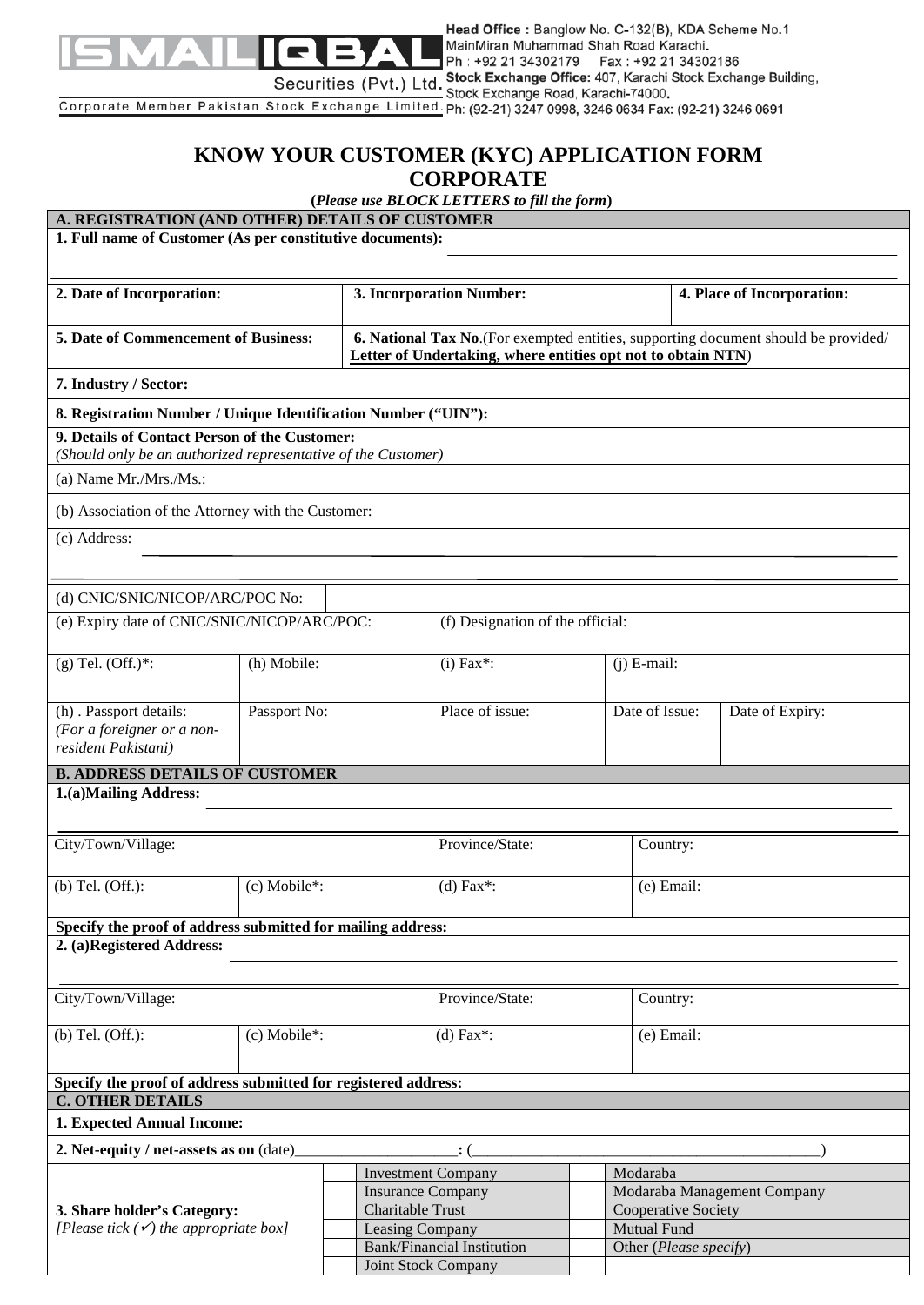| <b>IBAN No:</b>                                                                                                                                                                                                                                                                                                                                                      |
|----------------------------------------------------------------------------------------------------------------------------------------------------------------------------------------------------------------------------------------------------------------------------------------------------------------------------------------------------------------------|
|                                                                                                                                                                                                                                                                                                                                                                      |
|                                                                                                                                                                                                                                                                                                                                                                      |
|                                                                                                                                                                                                                                                                                                                                                                      |
|                                                                                                                                                                                                                                                                                                                                                                      |
| I/we hereby confirm that all the information furnished above is true and correct to the best of my/our knowledge and belief and I/we<br>undertake to inform you of any changes therein, immediately. In case any of the above information is found to be untrue or false or<br>misleading or misrepresenting, I/we am/are aware that I/we may be held liable for it. |
| Date:                                                                                                                                                                                                                                                                                                                                                                |
|                                                                                                                                                                                                                                                                                                                                                                      |
|                                                                                                                                                                                                                                                                                                                                                                      |
|                                                                                                                                                                                                                                                                                                                                                                      |

**Date:** 

**Signature of the Authorized Signatory Seal/Stamp of the Authorized Intermediary** 

\* Optional

**\*\* IBAN shall be mandatory for all corporate entities subject to any exception available under applicable laws, rules, regulations etc.**